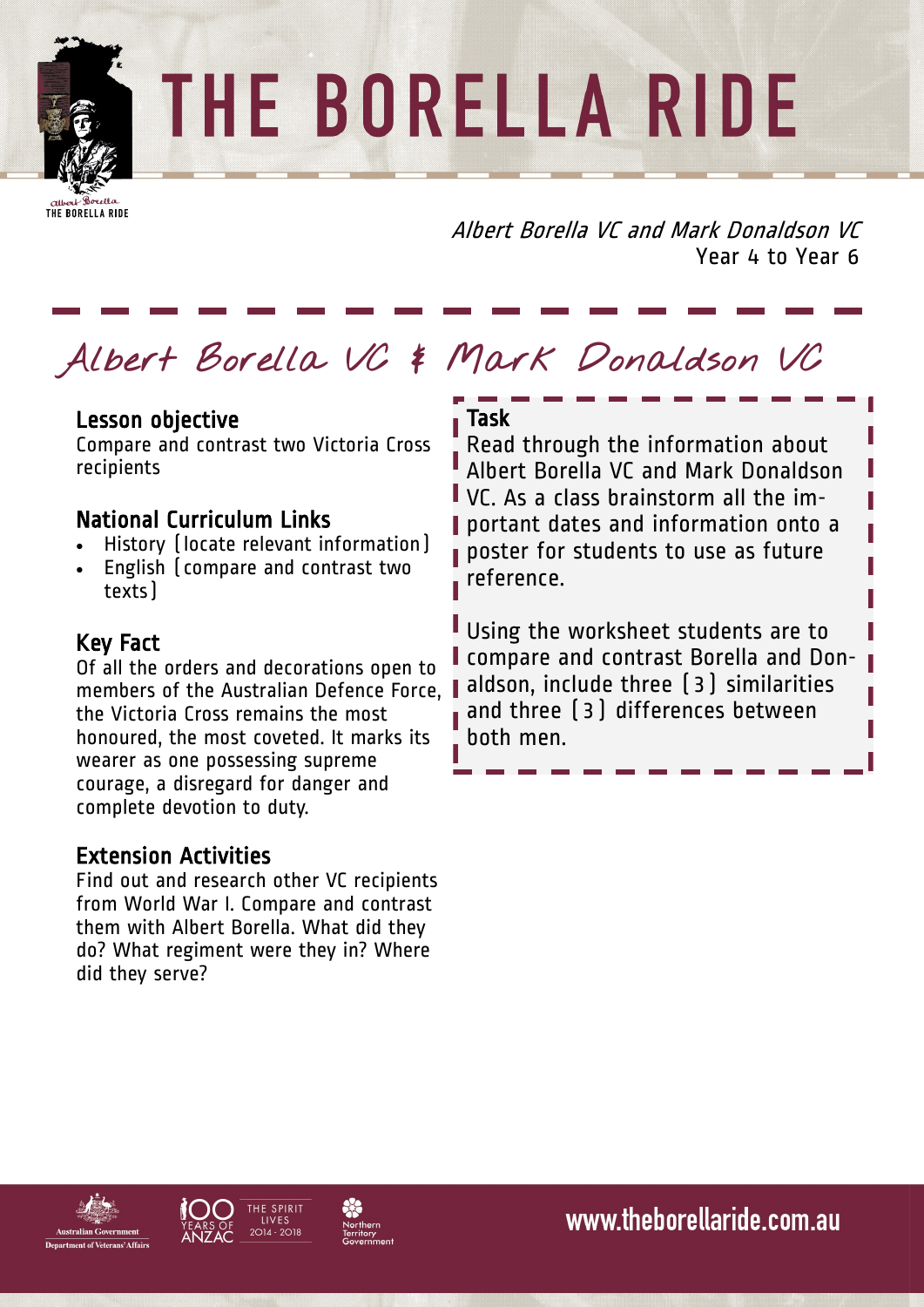### **Albert Borella VC & Mark Donaldson VC**

#### Albert Borella VC

Albert Borella was awarded the Victoria Cross by King George V at Sandringham Palace, in early September 1918. His age, 36, made him the oldest recipient within the First Australian Imperial Force. Borella's Victoria Cross was the only one awarded to a soldier from the Northern Territory during World War I. It is 1 of 11 Victoria Crosses that are currently held in private collection.

His Victoria Cross citation reads:

'For most conspicuous bravery in attack. Whilst leading his platoon with the first wave, Lieutenant Borella marked an enemy machine gun firing through our barrage. He ran out ahead of his men into the barrage, shot two German machine gunners with his revolver, and captured the gun. He then led his party, now reduced to ten men and two Lewis guns, against a very strongly held trench, using his revolver, and later a rifle, with great effect, causing many enemy casualties. His leading and splendid example resulted in the garrison being quickly shot and captured. Two large dug outs were also bombed, and thirty prisoners taken. Subsequently the enemy twice counter attacked in strong force, on the second occasion outnumbering Lieutenant Borella's platoon by ten to one, but his cool determination inspired his men to resist heroically, and the enemy were repulsed, with very heavy losses.' Commonwealth Gazette No. 23, 12 February 1919 ([www.theborellaride.com.au\)](http://www.theborellaride.com.au)

#### Mark Donaldson VC

Mark Donaldson was born in Newcastle, New South Wales, 2 April 1979. After a number of jobs in Australia and overseas, he joined the Australian Regular Army in 2002. In 2004 he was posted to the Special Air Service (SAS). At the time of his Victoria Cross action, 2 September 2008, he was on his second operational tour in Afghanistan. Donaldson was returning to base in the Oruzgan province, in a joint US, Australian, and Afghan convoy when the group was ambushed. In heavy fighting, he moved from cover to cover to engage the enemy with anti-armour weapons as well as his own rifle, several times drawing the enemy's fire away from the wounded. He also rescued a wounded interpreter. His actions were described as being of the "highest accord and in keeping with the finest traditions of ... the Australian Defence Force". In 2010 he was appointed the National Australia Day Council's Young Australian of the Year.

Donaldson was awarded the Victoria Cross, the Australian Active Service Medal, the Afghanistan Campaign Medal, the Australian Defence Medal, and the NATO Medal. ([http://www.awm.gov.au/people/P10015140/#biography\)](http://www.awm.gov.au/people/P10015140/#biography)

 $2014 - 2018$ 

YEARS OF<br>**ANZAC** 

**Australian Government Department of Veterans' Affairs** 





Northern<br>Territory<br>Governme